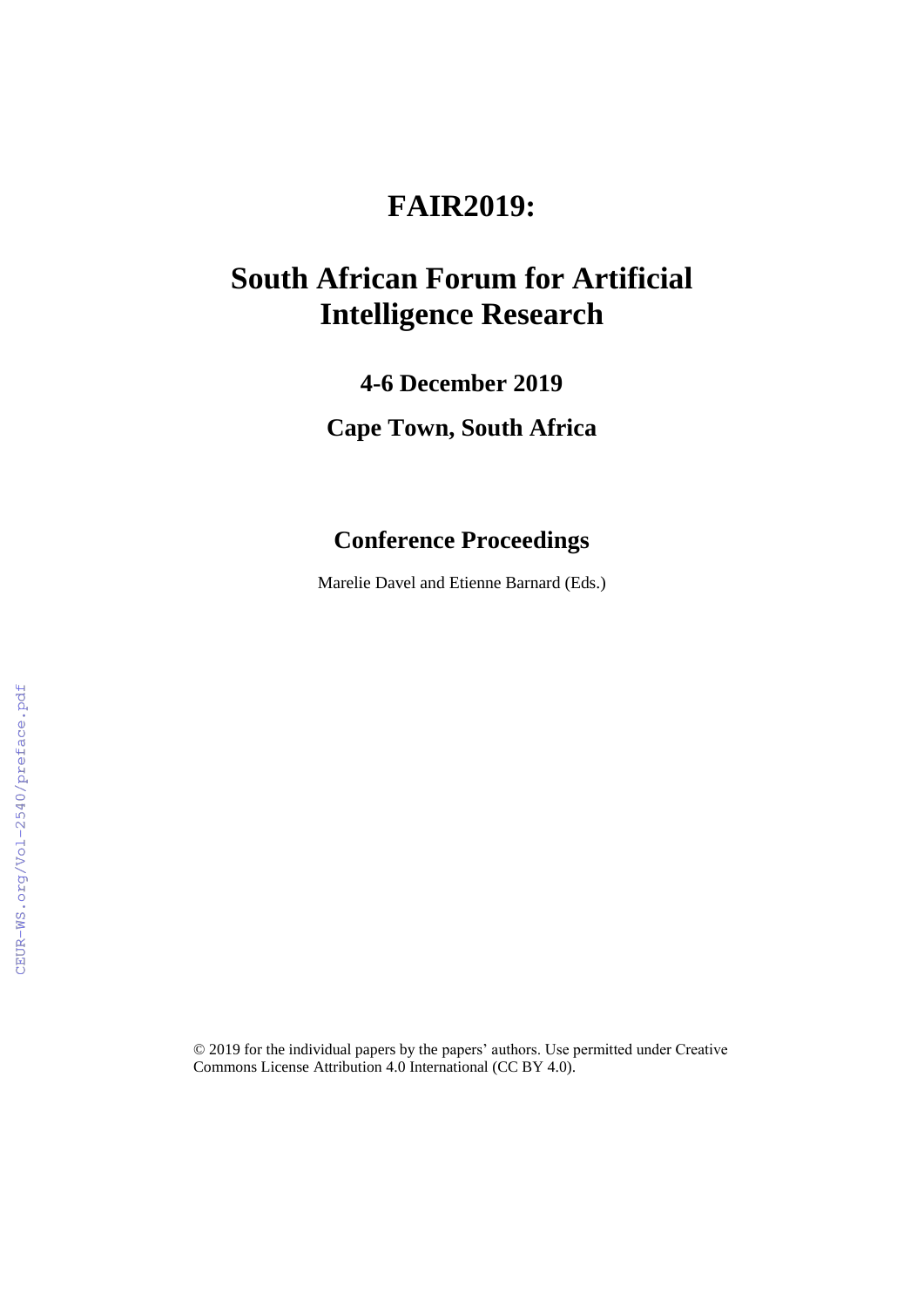#### **Preface**

The South African Centre for Artificial Intelligence Research (CAIR) is a grouping of researchers from several disciplines and universities with a broad range of interests in AI. For the past five years, one of the collaborative activities of CAIR has been the annual Forum for AI Research, where matters of common interest are discussed by CAIR members. Since CAIR represents a range of disciplines (computer science, engineering, philosophy, information science, statistics and others) it has been a particularly fruitful forum for sharing ideas. Discussions have taken various formats, and in November 2018 it was decided that a more formal conference would be appropriate for the growing body of research output being produced by the South African AI community.

An open call for proposals was therefore circulated, and a Programme Committee constituted from senior CAIR members and other researchers with relevant interests. Contributions were solicited in five tracks (Applications of AI, Ethics and AI, Knowledge representation, Machine learning, Other topics in AI), and authors were given the opportunity to submit full papers, extended abstracts, or summaries of work in progress.

A total of 72 submissions were received, and full-paper submissions were blind reviewed by at least two independent reviewers from the relevant discipline. From these submissions, 20 papers were accepted as full papers. In addition, 34 submissions were accepted as work in progress, and 10 as extended abstracts (of work under review or published elsewhere).

It is a pleasure to thank the organisers for arranging this conference, programme committee members for ensuring that an appropriate level of rigour is maintained (while also encouraging emerging research), and especially the authors for providing the wide range of ideas that will be the core of this inaugural conference. We trust that some of the ideas herein will be of interest to each reader of these proceedings.

Marelie Davel & Etienne Barnard, Editors

#### **Senior programme committee**

| Chair: Etienne Barnard | North-West University          |
|------------------------|--------------------------------|
| Alta de Waal           | University of Pretoria         |
| Anban Pillav           | University of KwaZulu-Natal    |
| Arina Britz            | Stellenbosch University        |
| Aurona Gerber          | University of Pretoria         |
| Deshen Moodlev         | University of Cape Town        |
| Emma Ruttkamp-Bloem    | University of Pretoria         |
| Louise Leenen          | University of the Western Cape |
| Marelie Davel          | North-West University          |
| Tommie Mever           | University of Cape Town        |
|                        |                                |